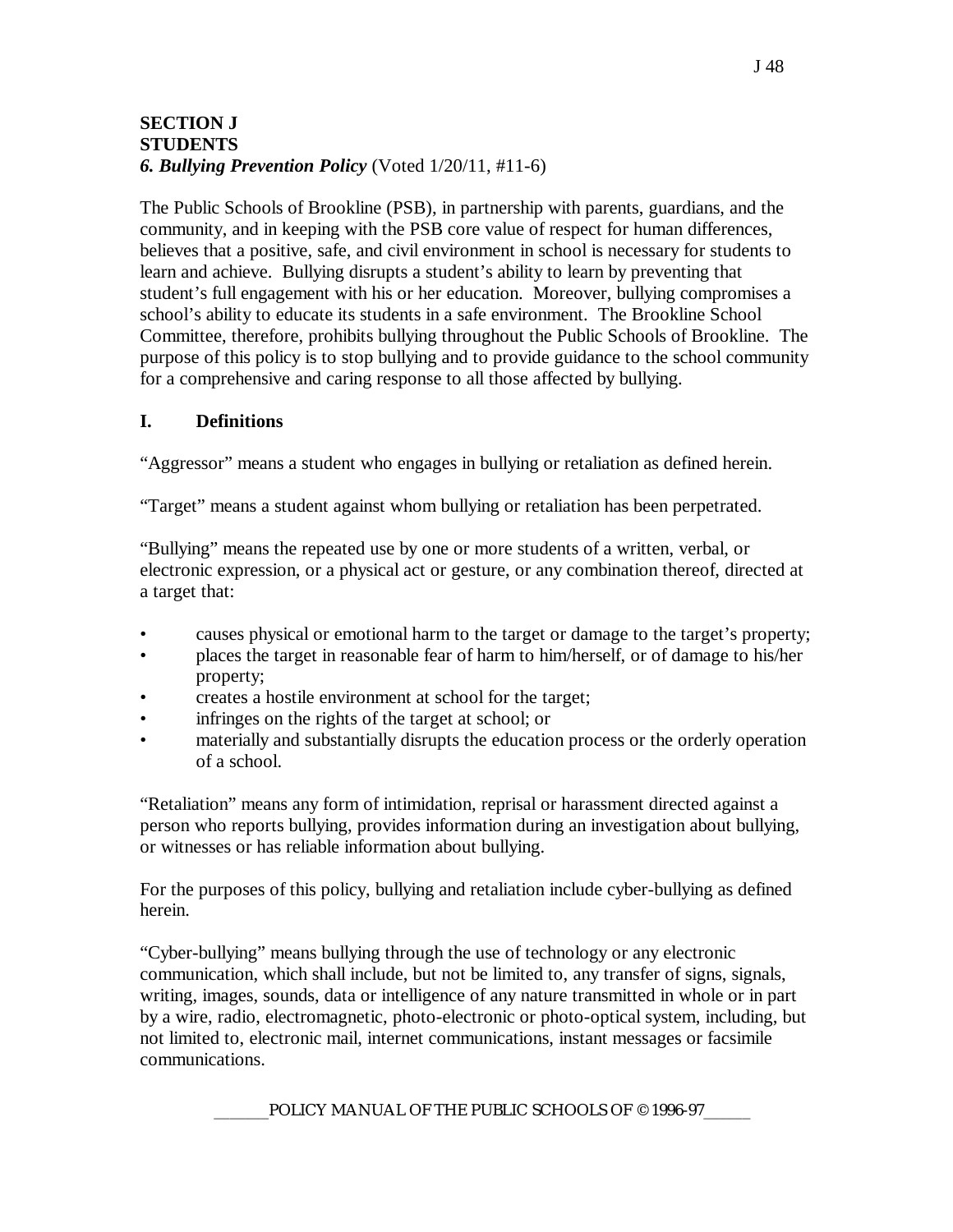Cyber-bullying also includes the creation of a web page or blog in which the creator assumes the identity of another person or knowingly impersonates another person as author of posted content or messages, if the creation or impersonation creates any of the conditions enumerated in the definition of bullying.

Cyber-bullying also includes the distribution by electronic means of a communication to more than one person or the posting of material on an electronic medium that may be accessed by one or more persons, if the distribution or posting creates any of the conditions enumerated in the definition of bullying.

"Hostile environment" means a situation in which bullying causes the school environment to be permeated with intimidation, ridicule or insult that is sufficiently severe or pervasive to alter the conditions of the student's education.

## **II. Prohibitions**

Bullying and retaliation can occur in and out of school, during and after school hours, and/or at home and in locations outside of the home. When bullying or retaliation is alleged, the full cooperation of students, parents/guardians, and families is expected.

Bullying and retaliation are prohibited:

- On school grounds;
- On property immediately adjacent to school grounds;
- At school-sponsored or school-related activities, functions or programs, whether on or off school grounds;
- At school bus stops;
- On school buses or other vehicles owned, leased or used by the PSB; or,
- Through the use of technology or an electronic device owned, leased or used by the PSB.

Bullying and retaliation are also prohibited at a location, activity, function or program that is not school-related, or through the use of technology or an electronic device that is not owned, leased or used by the PSB, if the bullying or retaliation creates a hostile environment at school for the target, infringes on the rights of the target at school, and/or materially and substantially disrupts the education process or the orderly operation of a school.

### **III. Prevention and Intervention Plan**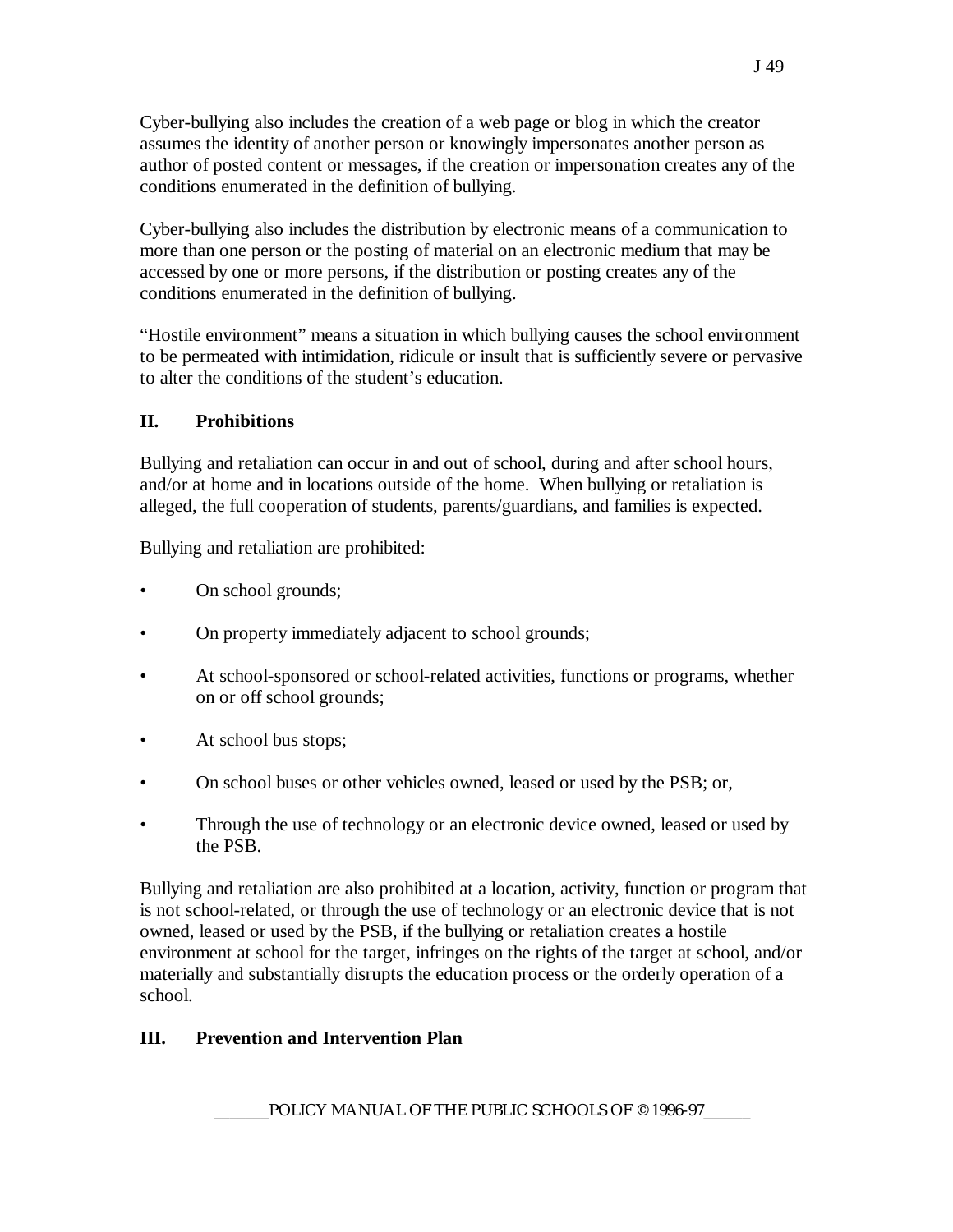The Superintendent and/or his/her designee shall oversee the development of a Bullying Prevention and Intervention Plan (the "Plan"), in consultation with all district stakeholders, including parents/guardians, teachers, school staff, professional support personnel, school volunteers, administrators, community representatives, local law enforcement agencies, and/or students, consistent with the requirements of this policy, as well as state and federal laws.

The Plan shall be reviewed and updated at least biennially.

The Principal/Headmaster is responsible for the implementation and oversight of the Plan within his/her school.

## **IV. Reporting Incidents of Bullying or Retaliation**

Students who believe that they are a target of bullying or retaliation, who observe bullying or retaliation, or who have reasonable grounds to believe that bullying or retaliation is taking place, are obligated to report such bullying or retaliation to a member of the school staff, and may be subject to discipline for failing to report bullying or retaliation. However, the target shall not be subject to discipline for failing to report bullying or retaliation.

School staff who witness or become aware of bullying or retaliation shall immediately report such bullying or retaliation to the Principal/Headmaster or his/her designee.

Parents/guardians, or members of the community, are encouraged to report bullying or retaliation to the Principal/Headmaster as soon as possible.

Each school shall have a means for anonymous reporting by students of bullying or retaliation. No formal disciplinary action shall be taken solely on the basis of an anonymous report.

Any student who knowingly makes a false accusation/report of bullying or retaliation shall be subject to disciplinary action equivalent to that for bullying or retaliation.

# **V. Investigation of Reports of Bullying or Retaliation**

Upon receipt of a report of bullying or retaliation, the Principal/Headmaster or his/her designee shall promptly (1) with the assistance of support staff, assess the alleged target's need for protection and create and implement a safety plan that shall restore a sense of safety for the target; (2) notify the parents/guardians of the alleged target(s) and the alleged aggressor(s); and (3) conduct an investigation.

If a report of bullying or retaliation involves students from another PSB or non-PSB school, the Principal/Headmaster or his/her designee shall promptly notify the appropriate administrator of the other school so that both may take appropriate action.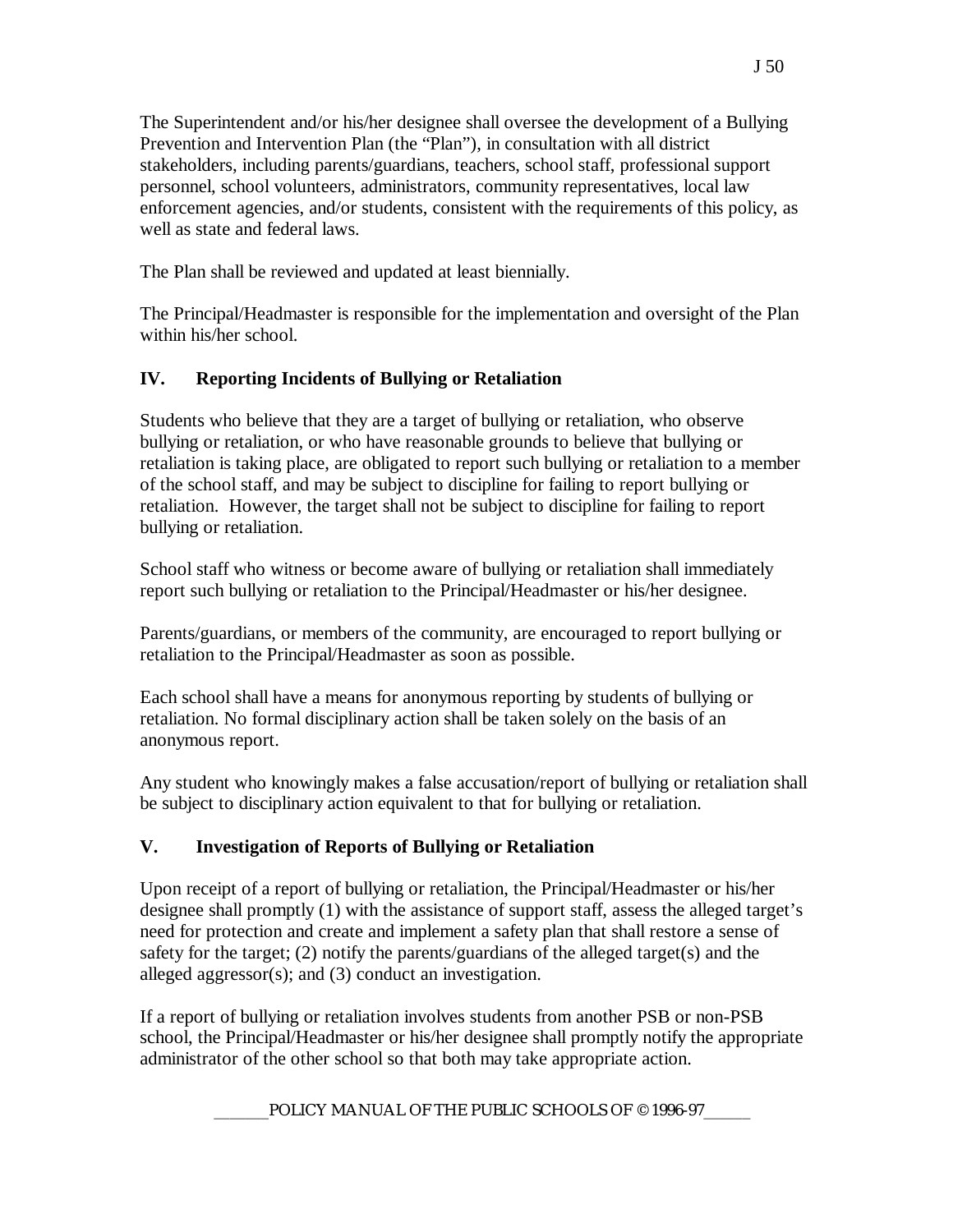The investigation may include, but shall not be limited to, interviewing the alleged target(s), the alleged aggressor(s), staff members, students and/or other witnesses, and reviewing available evidence. Parents/guardians of the alleged target(s) and alleged aggressor(s) will be notified periodically of the status of the investigation, as permitted by law.

At any point after receiving a report of bullying or retaliation, including after an investigation, the Headmaster/Principal or designee shall immediately notify the local law enforcement agency if he/she has a reasonable basis to believe that criminal charges may be pursued against the aggressor(s). Such notification will be made after consultation with the Superintendent or his/her designee. The Headmaster/Principal shall document the reasons for his/her decision to notify law enforcement if such notification is made.

If the Principal/Headmaster or his/her designee determines that bullying or retaliation has occurred, the Principal/Headmaster or his/her designee shall (1) notify the parents/guardians of the target(s) and aggressor(s) of the determination and of the procedures for responding to bullying or retaliation; (2) consistent with state and federal privacy laws and related regulations, notify the parents/guardians of the target(s) of the action taken to prevent further bullying or retaliation; and (3) take appropriate disciplinary action.

All disciplinary action for students who are found to have committed bullying or retaliation shall be in accordance with the Plan and the PSB's disciplinary policies. Such disciplinary action may include suspension and/or expulsion from school.

If the Principal/Headmaster or his/her designee determines that bullying or retaliation has not occurred, he/she shall notify the parents/guardians of the alleged target(s) and aggressor(s) of the determination and shall verify that they have received notice of the student-related sections of the Plan.

Confidentiality shall be used to the greatest extent permitted by law to protect a person who reports bullying or retaliation, who provides information during an investigation of bullying or retaliation, or who witnesses or has reliable information about bullying or retaliation**.**

The Principal/Headmaster shall document and maintain a file of all reports of bullying and retaliation. A quarterly report shall be provided to the Superintendent or his/her designee.

The Superintendent and/or his/her designee shall inform the School Committee periodically of any trends or implications of these reports in order to give the School Committee the opportunity to review and amend this policy.

### **VI. Counseling Assistance**

The PSB recognizes that students affected by bullying or retaliation can include aggressors, targets, and others less directly involved. The PSB shall therefore provide or